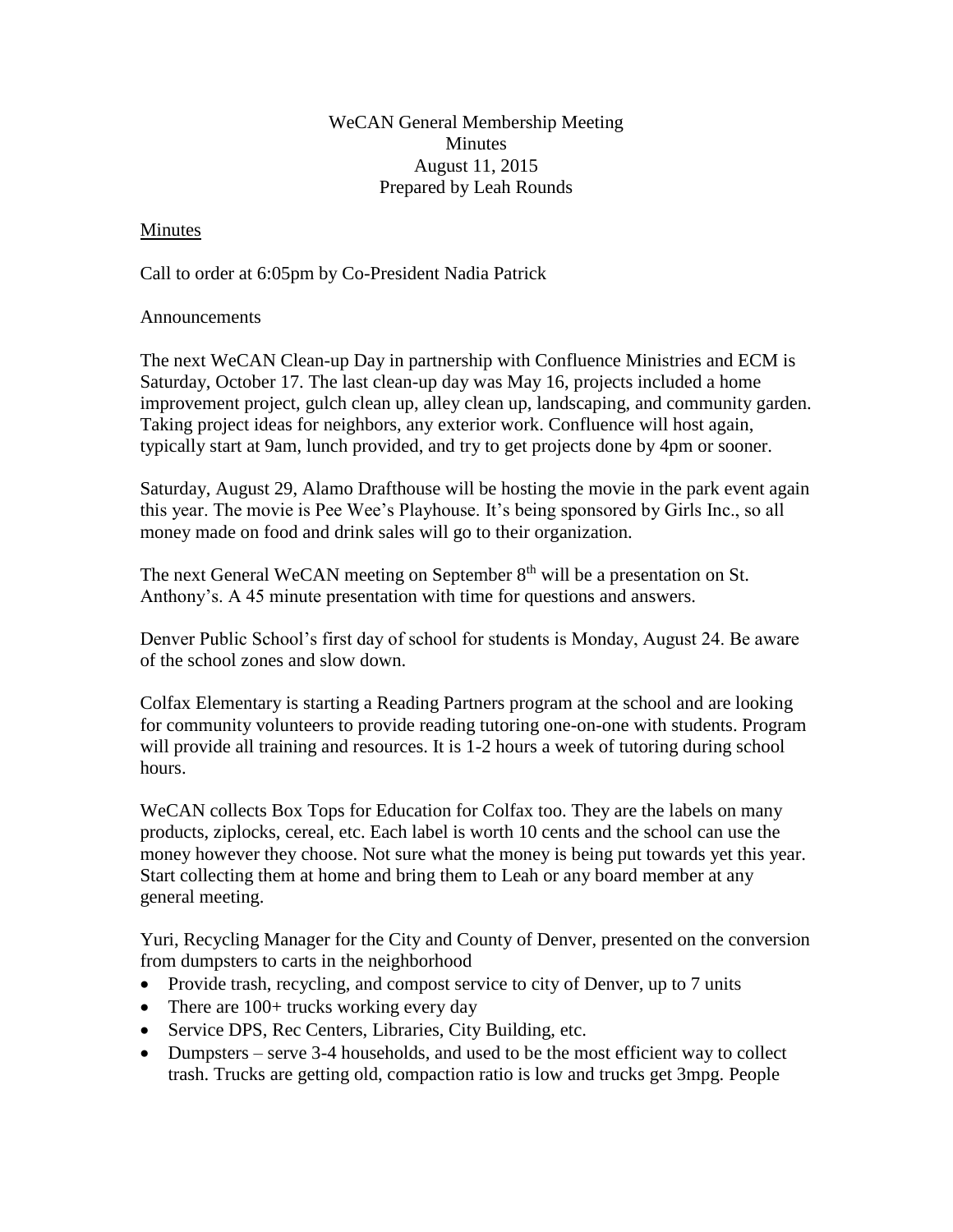with dumpsters tend to not recycle as much, there is more illegal dumping, safety issue (seeing down alleys, fires, graffiti)

- There are Manual Carts households buy their own cans, bags, etc. It takes 2-3 people to manually throw the bags in the truck.
- In 2010 the city looked at improving the program. There have been three systems in place, and the cart system is the most efficient way to do it. All large cities are doing cart systems now. Long-term, the whole city will use three carts (trash, recycling, and compost)
- Currently leasing trucks to switch over to cart system. Trucks are expensive to replace, but they need to be replaced anyway so move all over to the cart system
- Transitioned 22k carts in last year, 24k this year, and 30k next year
- The rest of the West Colfax neighborhood should receive their carts by mid-November
- A mailer about the program should have already been sent out about the switch, there will be more mailers, public meetings. Issued the largest cart size unless you request otherwise
- Collection should be in the same place it currently is. Likely will be the alley unless there are access issues
- Can it be transitioned to the street? The neighbors can get together and work with the city to have collection on the curb instead
- There have been concerns about the elderly, disabled, etc. City works with individual household, there are special collections available
- Overflow pick up is every 3 weeks. There will be a schedule when your cart is delivered. You can sign up for email or text reminders
- What to do about things left in the alley? Waste Management will pick it up. Report it to 311 and an inspector will be sent out.
- Have the same problem with the Confluence Ministries dumpsters. Can buy locks for your carts, take them off for collection. Keep carts on your property when not collection day
- Can get a smaller cart size now and ask for a larger one later if needed
- Will composting be available in the future? Right now it is fee-based, slowly adding households to the program, will be expanding in January 2016 by 10k households. Cost is \$9.75 a month. Get discounts on the compost if you participate in the program.
- How do you get compost in your neighborhood? Call your councilperson, he can talk with WM
- The cart program has been mostly positive. Some alleys continue to be an issue. The largest problem is people not bringing their carts in.

Denver Police Department, District 1 Community Resource Officer, Denise Gomez

- Been a recent burglary pattern recently, but arrests have been made
- Ever see any suspicious activity, please call it in
- The next CAG meeting is on August 17. This Commanders Advisory Group meets to get stats, explanation of issues, meet the Commander, dinner is provided.
- $\bullet$  Q&A